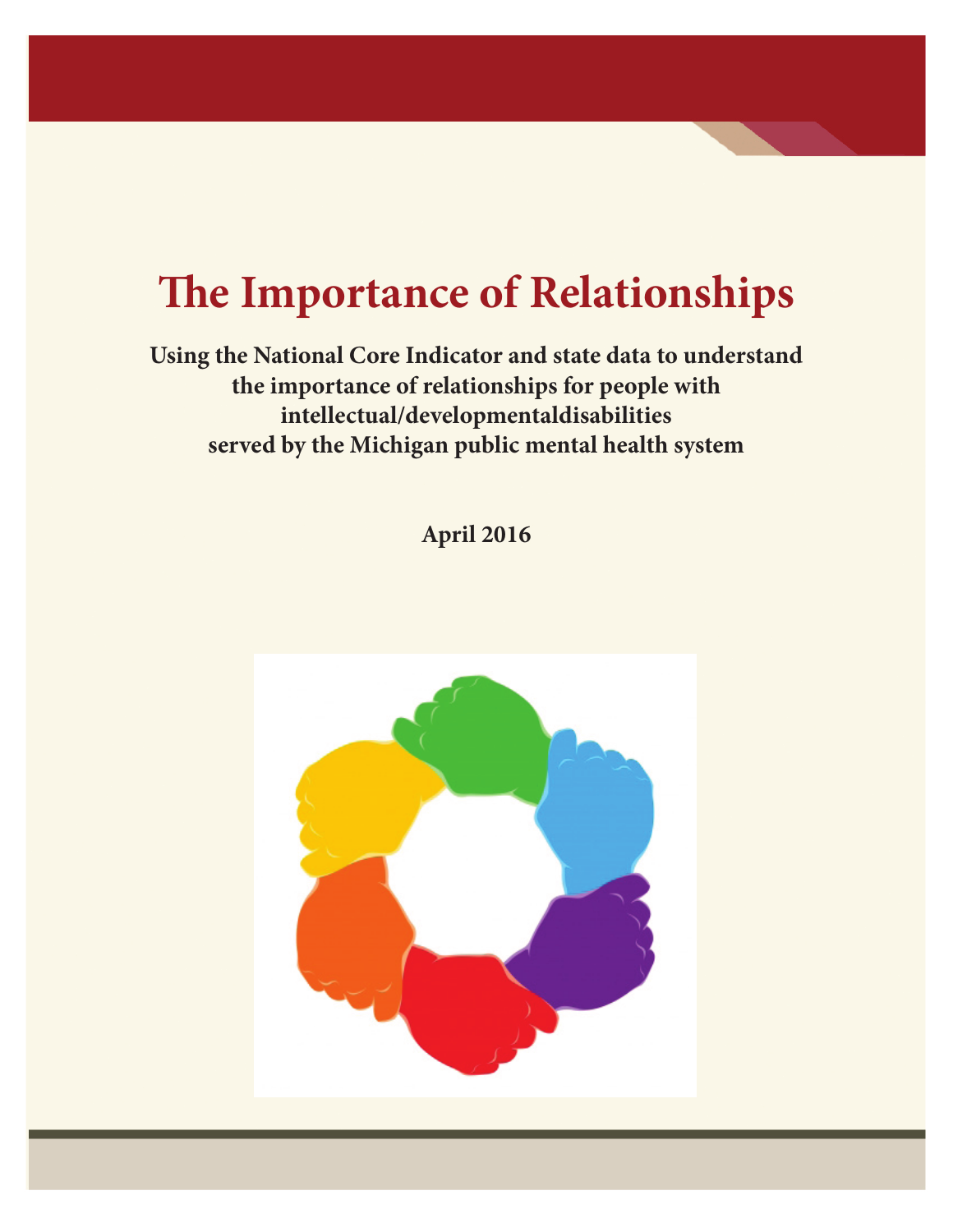## Contents

| VII. Resources for Relationship Building and Community Life15 |  |
|---------------------------------------------------------------|--|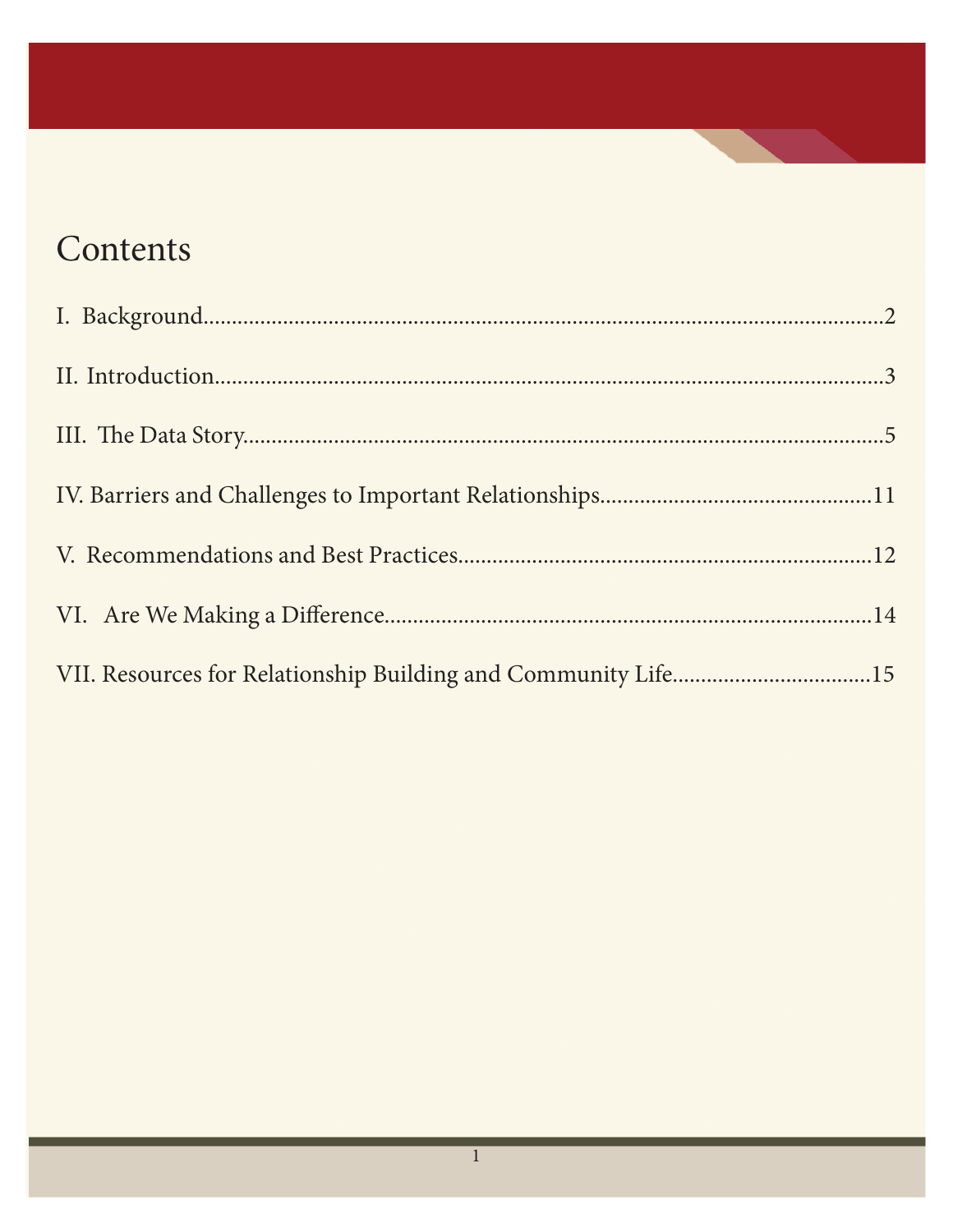### **Background**

This brief is one in a series of reports on findings from consumer interviews conducted in Michigan during 2012 as part of the National Core Indicator (NCI) Program. In 2011, Michigan joined the NCI program, which began in 1997 and is now used in over 41 states to provide a standardized way to measure and track indicators for persons with intellectual/ developmental disabilities (I/DD) who are served by the public mental health system.

In January 2013, Michigan convened an NCI Advisory Group, which worked in collaboration with the Developmental Disabilities Practice Improvement Team (DDPIT) and the Quality Improvement Council (QIC) to analyze Michigan data and to make recommendations. Five priority areas were identified, which are also NCI indicators: person-centered planning, health, relationships, living arrangements and employment.

This brief addresses the importance of relationships and community connectedness in decreasing loneliness and isolation. The indicators summarize the surveyed results from personal interviews with individuals with I/DD and the background information provided by the community mental health system. Information from these interviews is used to understand the experiences and outcomes and to compare Michigan's outcomes to other states. The information is also used to identify areas for continued improvement in the delivery of public mental health services.

Analysis of the NCI resulted in the identification of several areas of opportunity for improvement. These include:

- **Employment** Improving employment outcomes.
- Living Arrangements- Increasing the number of individuals who have and who exercise choice over where and with whom they live, who have privacy and control over their home environment, and who feel safe in their home.
- Health/Wellness- Increasing physical activity and preventive and routine health care to improve health.
- **• Person-Centered Planning** Improving the Person Centered Planning process and measurement of personal outcomes, which in turn supports all of the above desired outcomes and experiences.
- **Relationships** Decreasing loneliness and increasing people's connections in their community and supporting relationships with friends and family.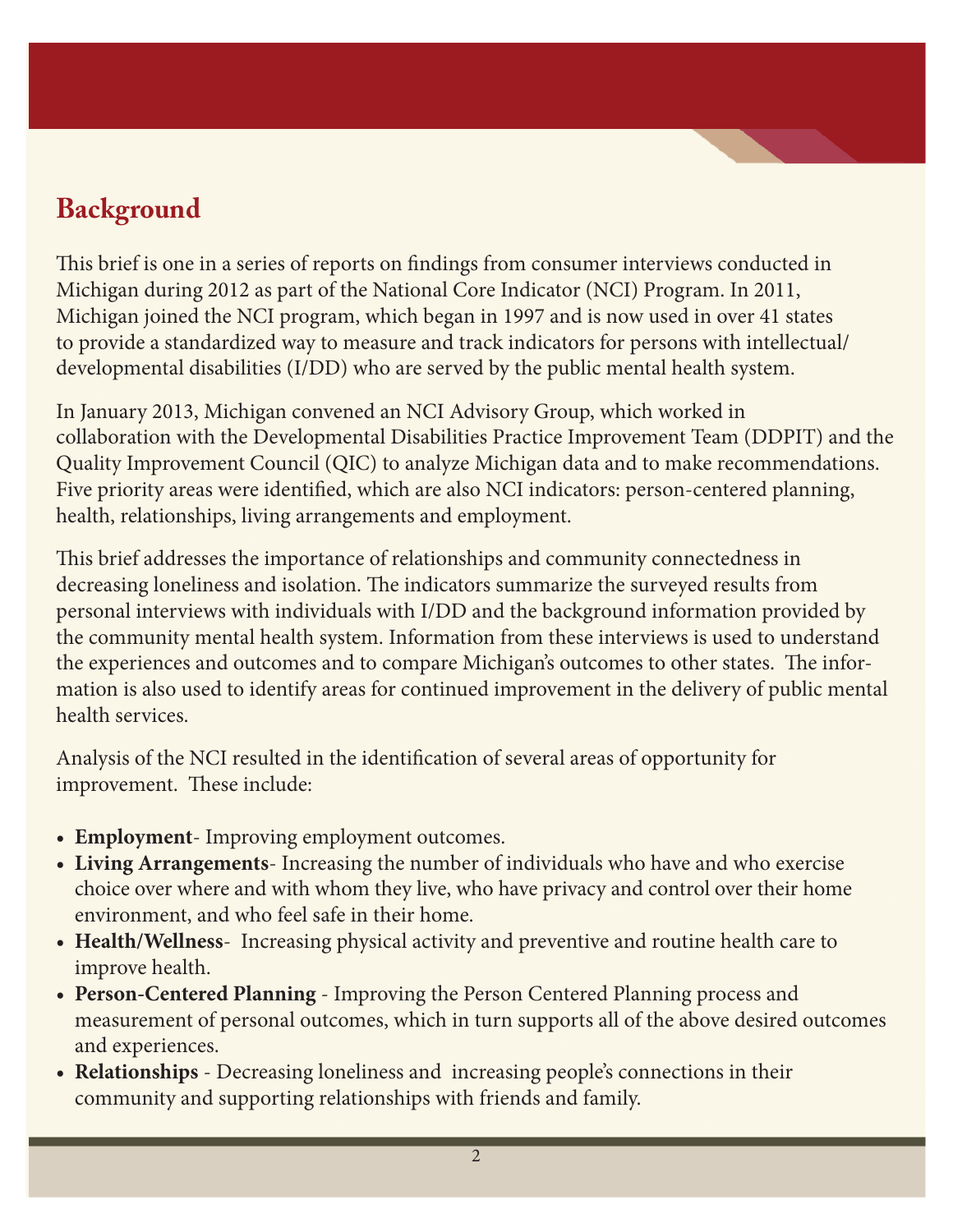### **Introduction**

Isolation, and subsequent loneliness, can be one of the most challenging aspects of providing service and supports for individuals with I/DD. This brief addresses the experience of loneliness by individuals with I/DD and explores opportunities to support individuals to develop and nourish relationships, friendships and community/social connections.

Isolation inherently comes with being perceived as "different" and is exacerbated by the systematic segregation of people with I/DD beginning in childhood. People with I/DD who go to different (segregated) schools and different (segregated) programs have historically faced low social expectations, isolation and stigmatization. Therefore, typical friendships and relationships that others enjoy are more difficult to realize. This also results in a lack of opportunity for individuals with disabilities to be part of a typical community, as well as limits the community's ability to support/include individuals with disabilities. Without naturally occurring experiences, people with I/DD who are separated may develop idosyncratic social skills which could lead to further isolation and stigma.

Friendships, relationships and community belonging are critical aspects, if not the most universally valued condition, of quality of life. Connections with other people improve well-being, happiness, and positive health outcomes. Relationships are also positively correlated with valued community inclusion, access to housing, and employment. People make friends where they live and work. People get involved in activities because they are invited by their friends and family, they get jobs through people they know. Similarly, people make friends through work and shared interests, activities, and hobbies. All these aspects of a good life reinforce one another.

A strong predictor of well-being and enjoying a good life (the pursuit of happiness) for people with I/DD is the amount or number of unpaid people in their lives. These friends and family (described as "natural supports") not only ensure a person has a safety net; they provide the connections and experience that bring all people contentment, happiness, and meaning. These are universal human aspirations. A primary goal of the public mental health system should be to support people to establish and nurture these aspirations via friendships and social networks, as this is a key variable for increasing well-being in all other parts of life (good health, employment, safety, independence, etc.)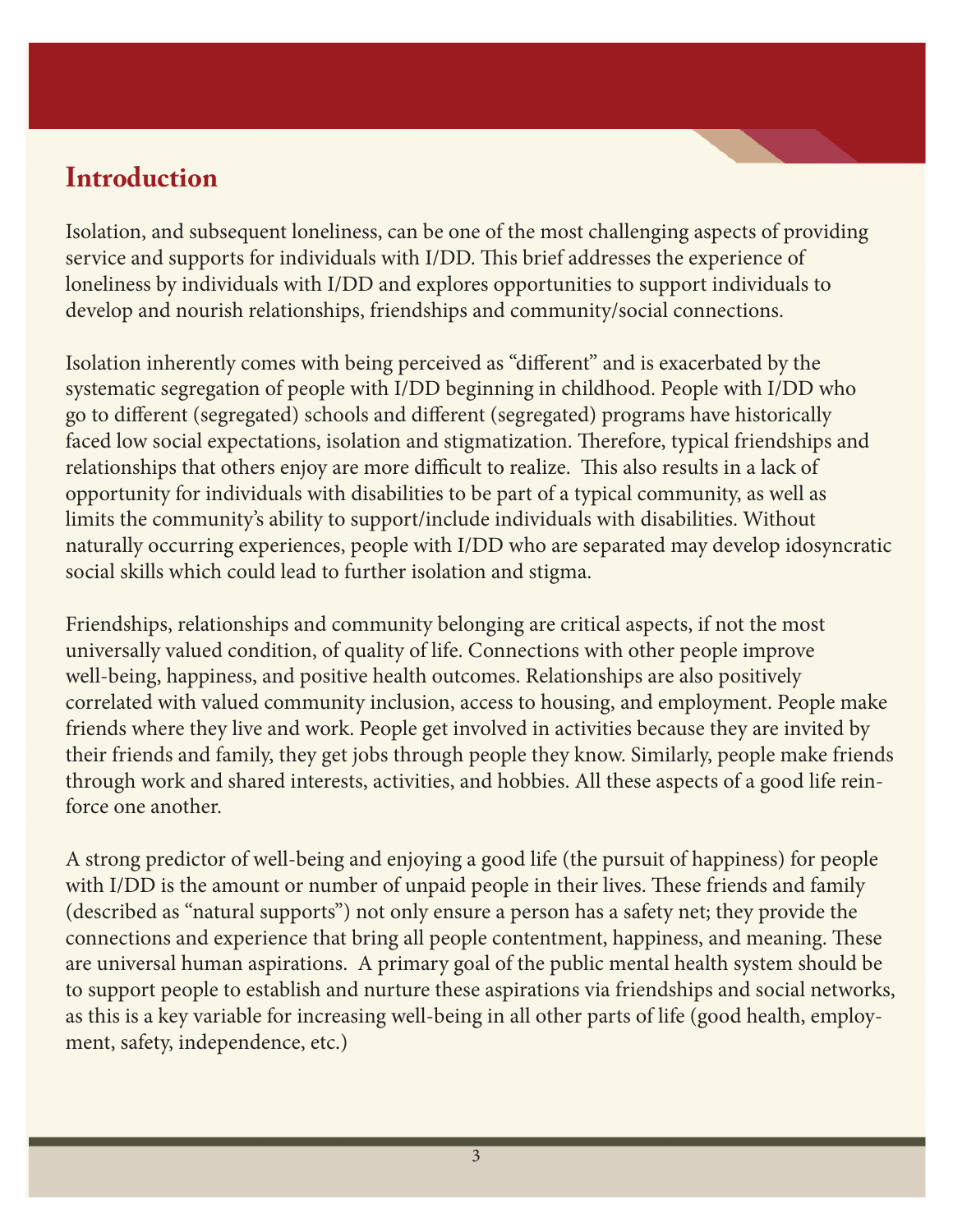The analysis and recommendations provided in this briefing support existing efforts and offer ideas for improvements that have positive outcomes for people in decreasing loneliness and in establishing and maintaining relationships.

The briefing includes a summary of the NCI data on individual's experiences connecting with people in the community-especially establishing and maintaining relationships with friends and family. The workgroup identified, and the report includes, a list of the barriers and difficulties to supporting people in developing and maintaining relationships within their communities, according to their interests and preferences. It also includes recommendations for best practice resources and identifies links to additional resources.

Change requires local analysis, targeting relevant barriers and acting on the best information. Best practice models identified in Michigan, and the country, show that rates of isolation and loneliness can be decreased. Success occurs when the community mental health system works with multiple engaged stakeholders and the broader community and are led by individuals with I/DD.

Keys to decreasing loneliness and increasing relationships and friendships for persons with I/DD:

- Prioritize relationships, friendships and full citizenship.
- Plan for community connections that lead to relationships and involve multiple stakeholders (individual, family, service providers, employers, state agencies, local community) while upholding leadership of individuals with I/DD.
- Develop partnerships in the broader community with peopl who share the vision of full and supported community inclusion.
- Support community efforts and organizations promoting full inclusion for all, regardless of race, gender, national origin, religion, sexual orientation, age and disability.
- Use benchmarks and data driven decisions to sustain focus/effort and to improve outcomes.

Each of us (the individual, family and friends, supports coordinators, business owners and associations, Community Mental Health Services Programs (CMHSP) and Pre-paid Inpatient Health Plans (PIHP) leadership, staff at the Michigan Department of Health and Human Services (MDHHS), and elected officials have a role to play and there are opportunities and actions that each can take to contribute to decreasing loneliness and emphasizing the importance of relationships for all individuals with I/DD.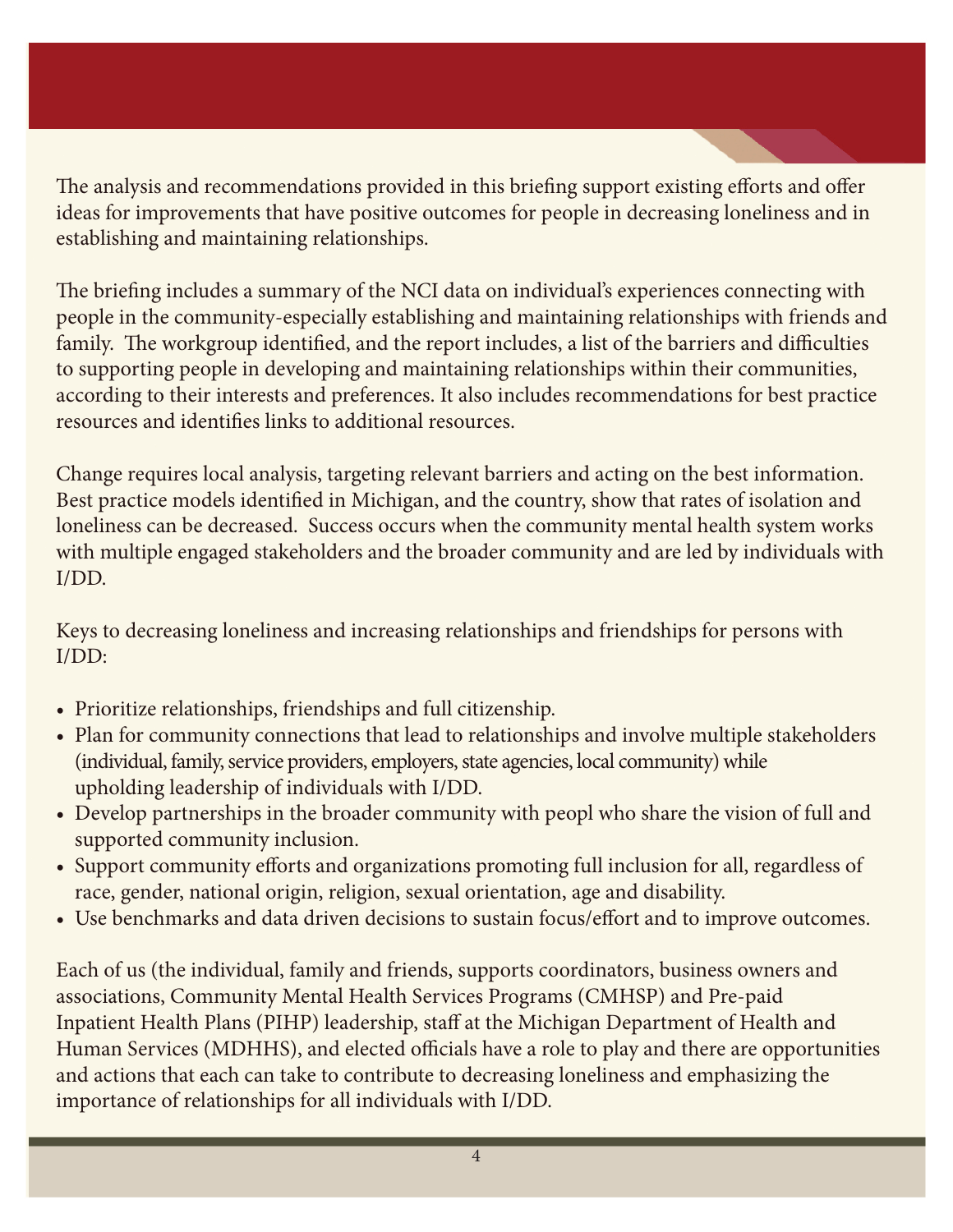### **The Data Story**

The results from the NCI surveys and related data from MDHHS are provided in the following tables. The data included here are the best proxy measures available for measuring community connections. Information provided individuals surveyed using the NCI tool reports on loneliness, friends (including having a best friend or a friend who is not paid staff) and reporting on the ability of individuals to do activities typical of people who do not have I/DD. Additional results from the NCI survey domains including health, employment, living arrangements, and feelings of not being safe can be found at www.nationalcoreindicators.org.

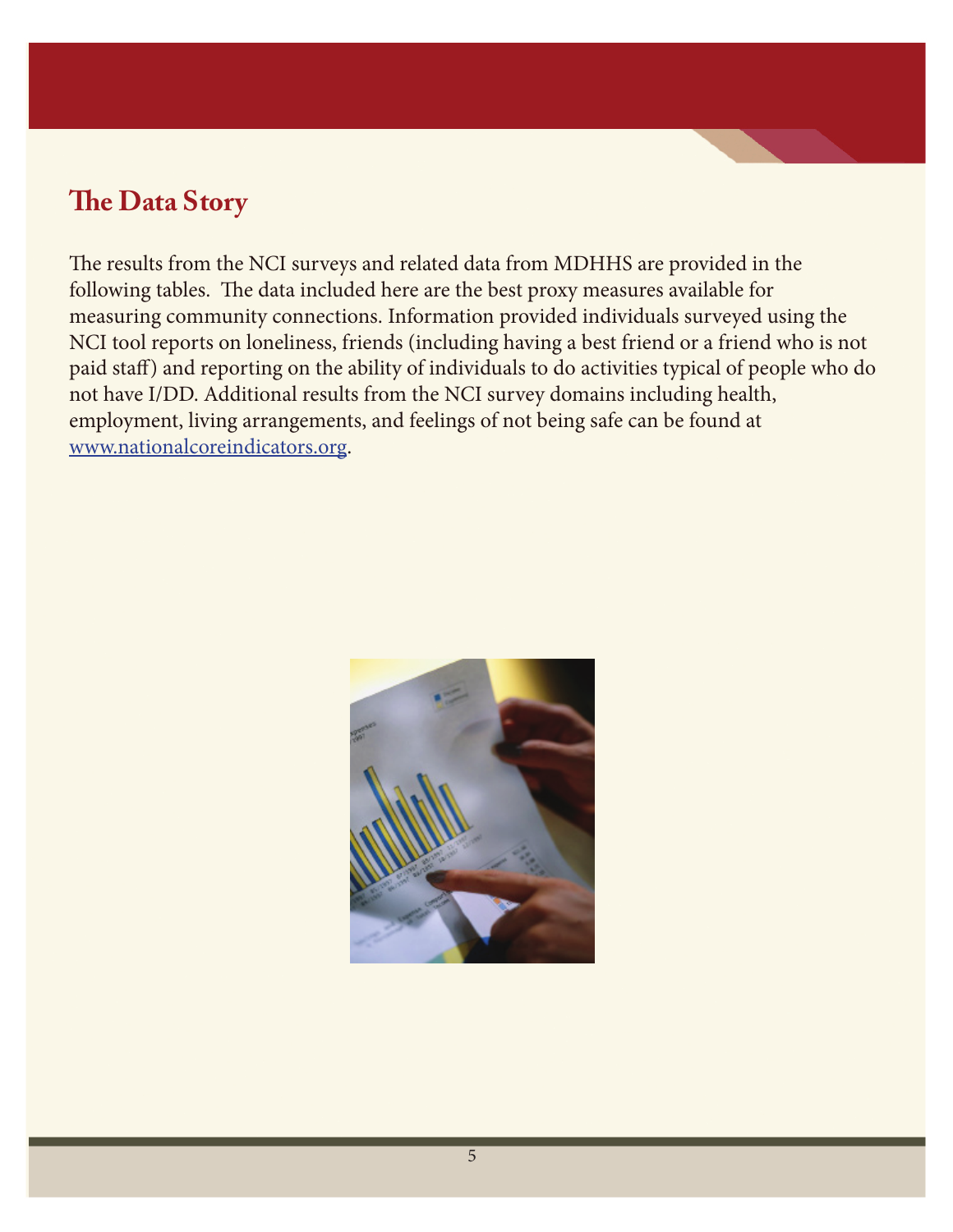## **Table 1: Demographic characteristics (%)**

| Variable                           | State N=407 | National N=8,000 |
|------------------------------------|-------------|------------------|
| Age (mean)                         | 44          | 44               |
| Gender (male)                      | 60          | 56               |
| Race                               |             |                  |
| White                              | 75          | 72               |
| <b>Black</b>                       | 19          | 19               |
| Severity of Disability             |             |                  |
| Mild                               | 40          | 35               |
| Moderate                           | 22          | 29               |
| Severe/Profound                    | 32          | 27               |
| <b>Dual Diagnosis</b>              | 45          | 33               |
| Means of Expression (spoken)       | 72          | 76               |
| Mobility                           |             |                  |
| Independence                       | 71          | 77               |
| With Assistance                    | 15          | 14               |
| Non-Ambulatory                     | 13          | 9                |
| Overall Health Excellent           | 34          | 40               |
| Residence                          |             |                  |
| Family Home                        | 32          | 33               |
| Independent                        | 21          | 14               |
| Group Home                         | 32          | 32               |
| Behavior                           |             |                  |
| Self-Injurious Behavior            | 26          | 21               |
| Disruptive Behavior                | 38          | 38               |
| Destructive Behavior               | 24          | 25               |
| <b>Uses Self Directed Supports</b> | 16          | $\overline{7}$   |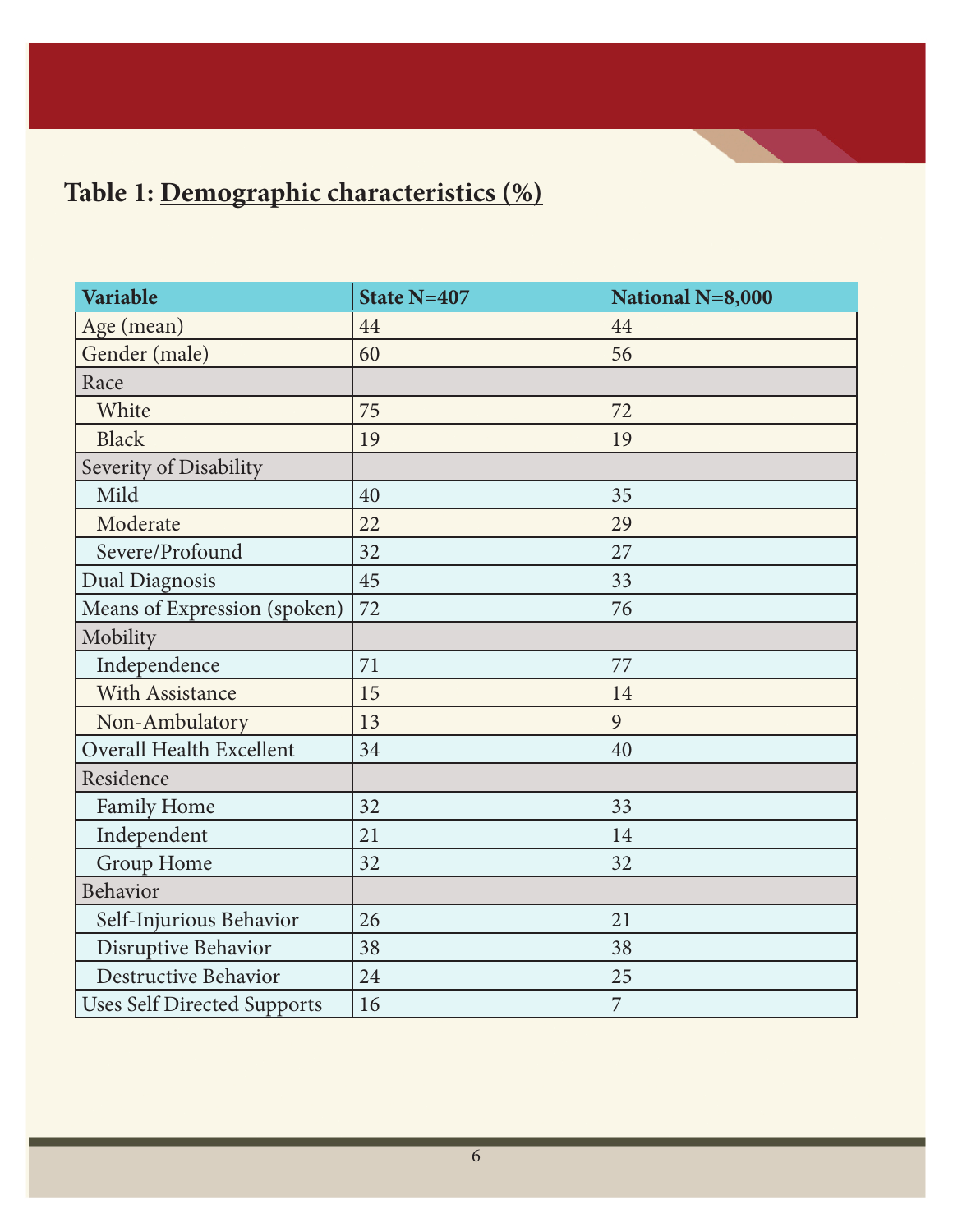### **Table 2: Proportion of people who reported they have friends who are not staff or family members ("yes, not staff or family" only)**

| <b>State</b>                       | <b>Overall In</b> | N     | Institution | Community | Individual's | Parent's |  |
|------------------------------------|-------------------|-------|-------------|-----------|--------------|----------|--|
|                                    | <b>State</b>      |       |             | -Based    | Home         | Home     |  |
| <b>Significantly Above Average</b> |                   |       |             |           |              |          |  |
| <b>MEORC</b>                       | 83%               | 308   | n/a         | 84%       | 84%          | 81%      |  |
| AL                                 | 82%               | 247   | n/a         | 72%       | 85%          | 93%      |  |
| <b>ME</b>                          | 80%               | 240   | n/a         | 77%       | 86%          | n/a      |  |
| GA                                 | 79%               | 380   | n/a         | 76%       | 92%          | 79%      |  |
| NC                                 | 77%               | 538   | n/a         | 75%       | 80%          | 79%      |  |
| NJ                                 | 76%               | 360   | n/a         | 76%       | n/a          | 78%      |  |
| <b>Within Average Range</b>        |                   |       |             |           |              |          |  |
| PA                                 | 75%               | 893   | n/a         | 69%       | 84%          | 76%      |  |
| H <sub>I</sub>                     | 75%               | 224   | n/a         | n/a       | n/a          | 78%      |  |
| MA                                 | 74%               | 401   | n/a         | 70%       | 82%          | 70%      |  |
| AR                                 | 74%               | 254   | 91%         | 72%       | 72%          | 69%      |  |
| IL                                 | 74%               | 244   | n/a         | 71%       | 86%          | 74%      |  |
| <b>MO</b>                          | 73%               | 347   | n/a         | 71%       | 75%          | n/a      |  |
| <b>CT</b>                          | 71%               | 263   | n/a         | 64%       | 72%          | 78%      |  |
| OH                                 | 71%               | 376   | n/a         | 61%       | 81%          | 74%      |  |
| LA                                 | 71%               | 282   | n/a         | 75%       | 65%          | 70%      |  |
| <b>NY</b>                          | 70%               | 1,769 | n/a         | 67%       | 79%          | 70%      |  |
| MI                                 | 68%               | 272   | n/a         | 62%       | 74%          | 67%      |  |

This data tells us that:

• Two-thirds of individuals with I/DD report that they have friends, while one-third report that they do not have friends (outside of paid staff or family).

• Individuals who live in their own home report more friendships than those living in group homes or parent's home.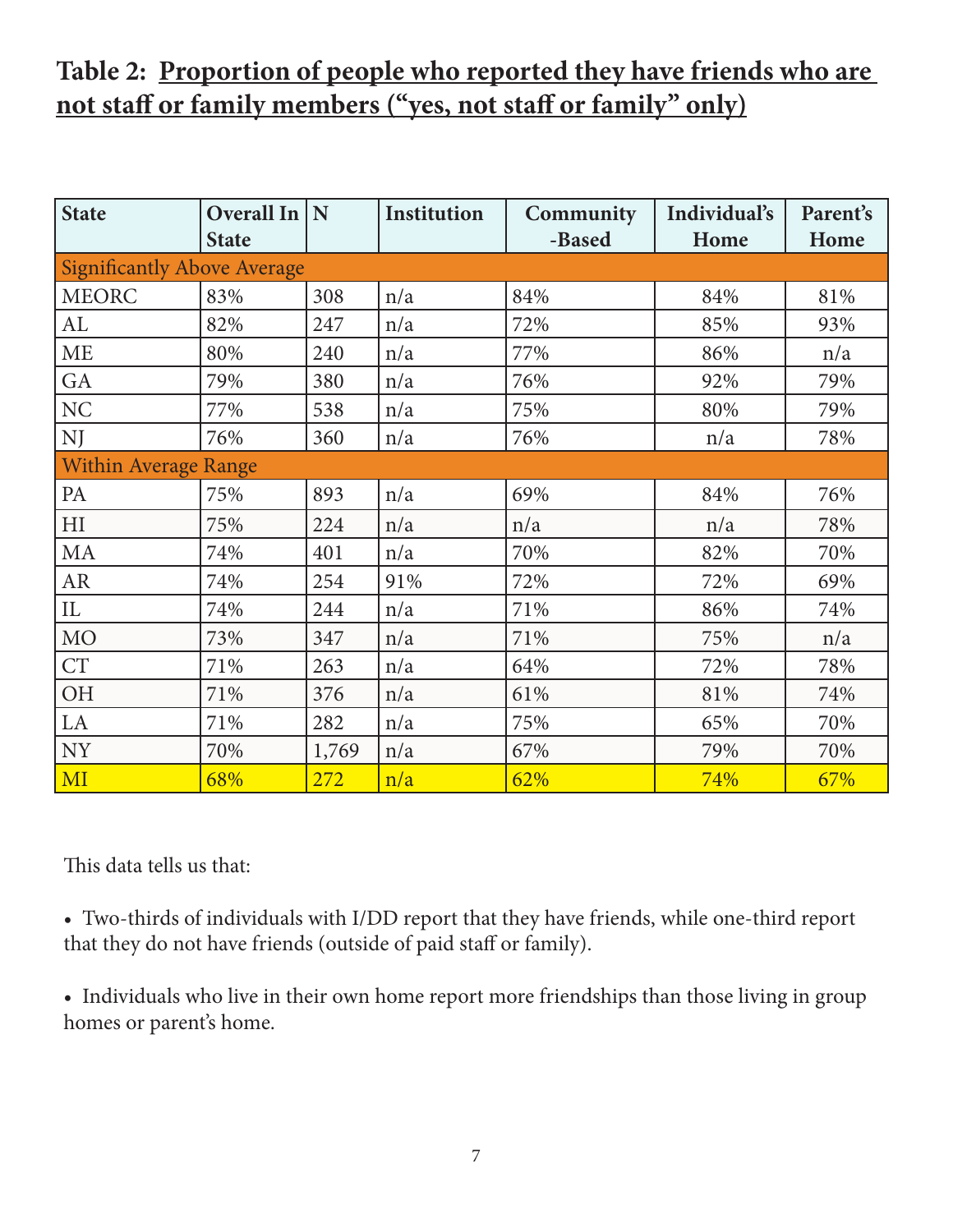### **Table 3: National comparison of general population who report having friends and individuals with I/DD who report having friends**



#### **Has Friends**

Although the questions were phrased differently, the comparison can still be made that individuals with I/DD report having a best friend/someone to share time and thoughts with, half as often as the general population.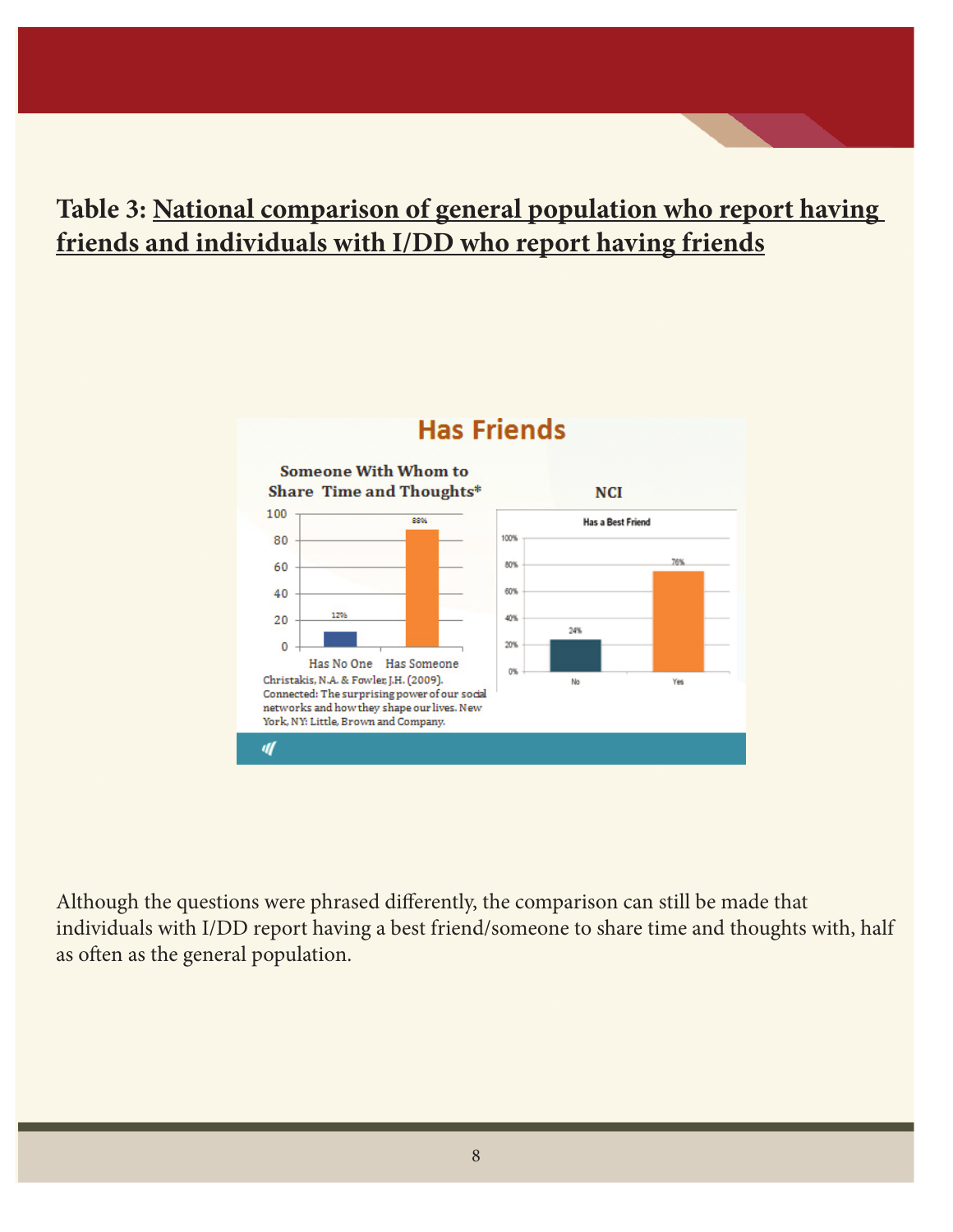### **Table 4: Proportion of people who reported they feel lonely at least half the time ("yes" and "sometimes" responses)**

| State                              | Overall In<br><b>State</b> | l N | Institution | Community-Based   Individual   Parent's | Home | Home |
|------------------------------------|----------------------------|-----|-------------|-----------------------------------------|------|------|
| <b>Significantly Above Average</b> |                            |     |             |                                         |      |      |
| KY                                 | 72%                        | 326 | n/a         | 67%                                     | 90%  | 74%  |
| <b>SC</b>                          | 51%                        | 312 | n/a         | 59%                                     | 47%  | 45%  |
| <b>Within Average Range</b>        |                            |     |             |                                         |      |      |
| AR                                 | 45%                        | 245 | 33%         | 46%                                     | 44%  | 50%  |
| NC                                 | 44%                        | 516 | n/a         | 54%                                     | 32%  | 42%  |
| MI                                 | 44%                        | 258 | n/a         | 42%                                     | 50%  | 37%  |

This data tells us that a significant portion of individuals with I/DD feel lonely. Individuals with I/DD who live in their own home report this at a higher rate than individuals living in group homes or parent's home.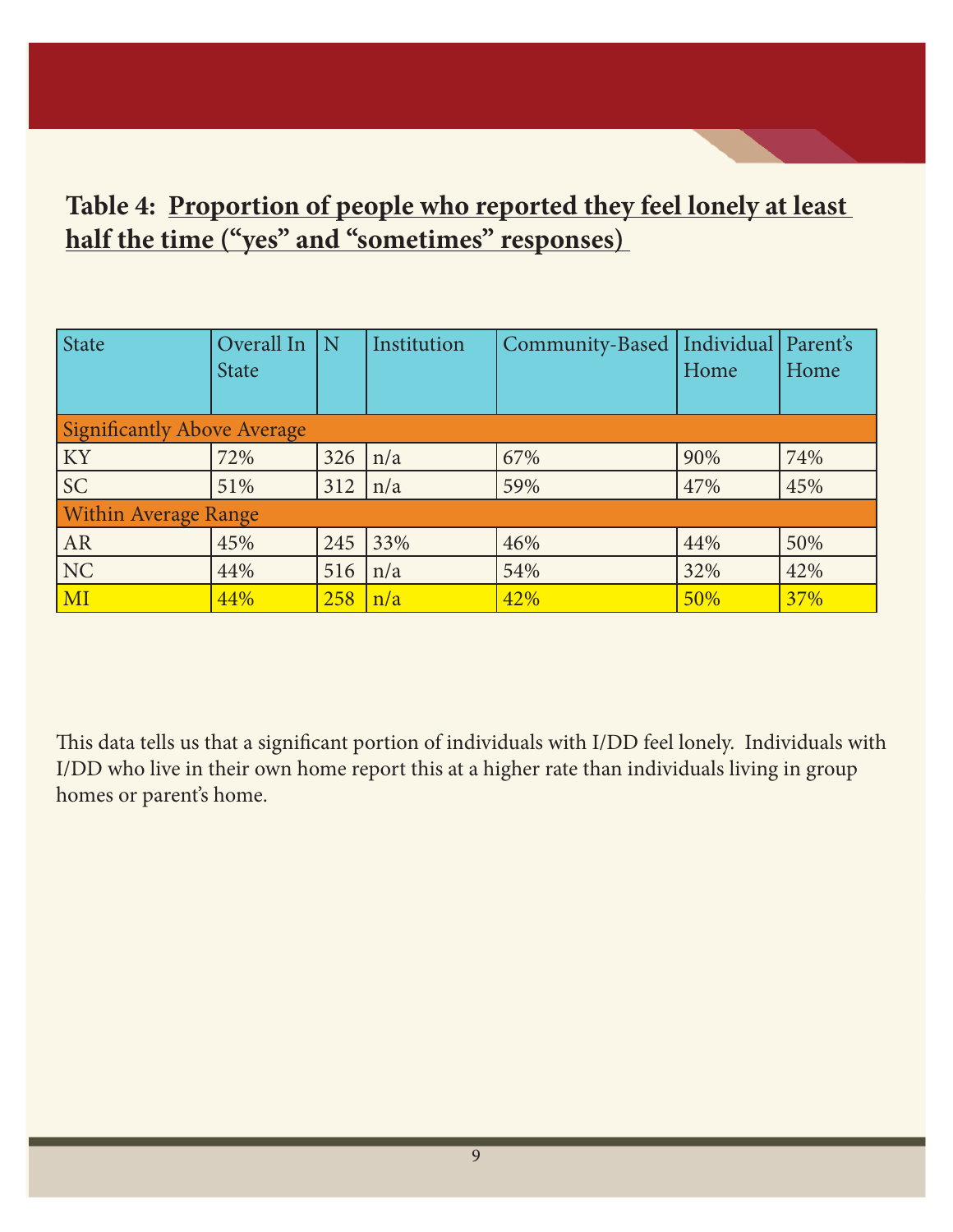### **Table 5: Comparison of general population(U.S.) who report feeling lonely and individuals with I/DD in Michigan(NCI) who report feeling lonely**



The chart to the left tells us that individuals with I/DD report feeling lonely at a rate that is almost two times higher than the general population.

The chart to the right tells us that individuals with I/DD sometimes/often feel lonely 40% of the time—close to half of the time, and higher than the national average. It also indicates that individuals with I/DD do not feel they are able to see friends (sometimes/often) at a rate higher than the national average.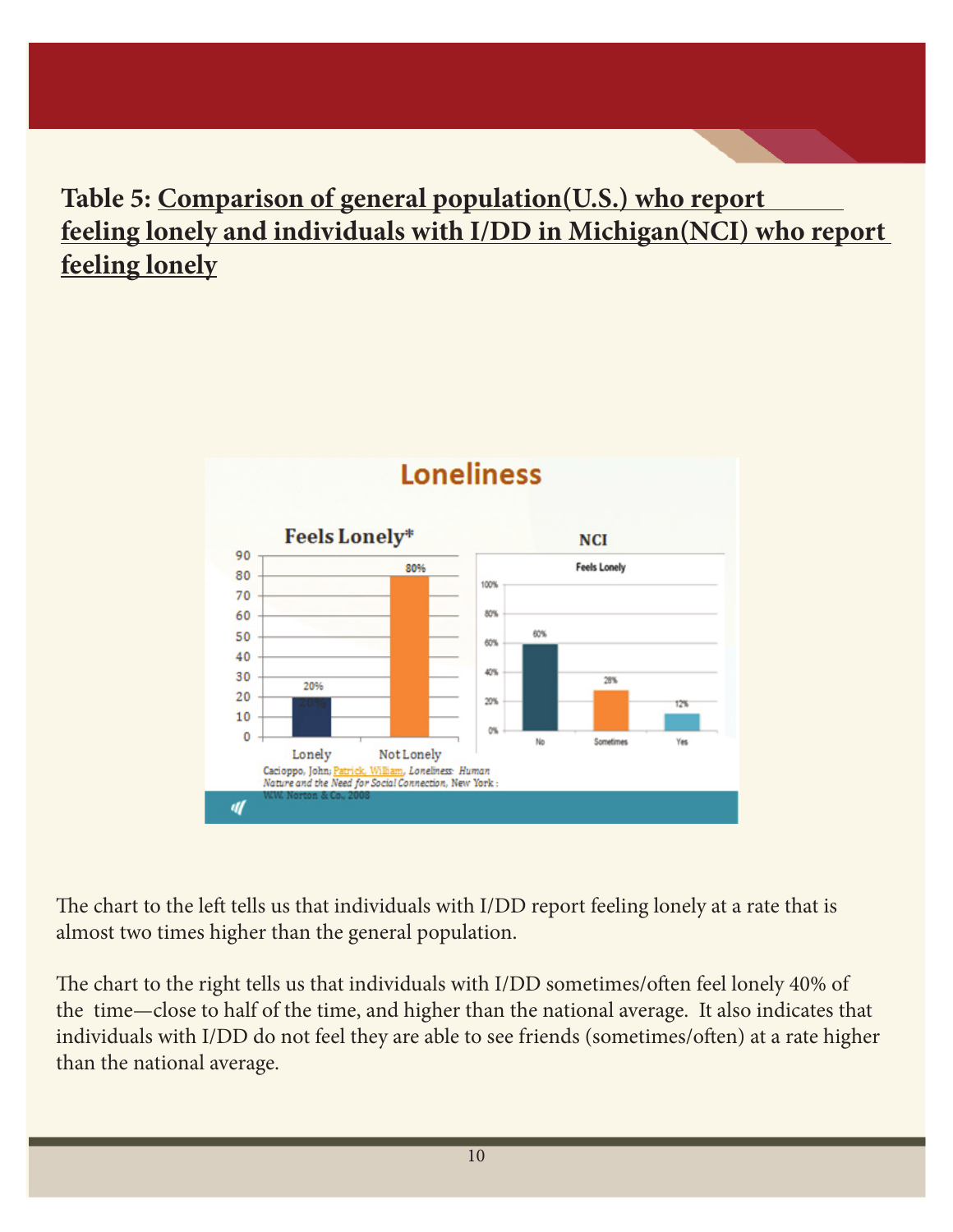### **Barriers and Challenges to Important Relationships**

#### **Systemic**

- • Low expectations of a regular life of connection for individuals with I/DD.
- Historical practices of segregating individuals with I/DD, in special education, day programs, sheltered workshops, congregate settings. Disability-only activities have the consequence of limiting opportunities for individuals to make and nurture friendships and develop social connections.
- Programs and services designed around "health and safety" and "skill acquisition" without similar/greater emphasis on friendships, relationships and belonging.
- Lack of support choices staff hired by agency without shared interests, generational concerns or cultural background similar to those they are employed to support.
- Perception of individuals with I/DD as vulnerable and needing "protection", coupled with limited opportunities to develop personal networks through supported, typical community experiences.
- Perception that people with I/DD need public supervision or guardians surrounded by staff or para-professionals and must experience community as tourists or in groups as "outings".
- Historical practices of spending money, purchasing clothes and paying bills are made without the persons consent or knowledge.

#### **Experience/Social Etiquette**

- Individuals who are segregated/isolated in special settings do not have opportunities to develop social etiquette or typical, reciprocal relationships.
- The non-disabled community has stigmatized individuals with I/DD, resulting in limited experience with positive interactions with individuals with I/DD. Additionaly, the non-disabled community has not yet fully embraced a community where people with I/DD are valued and belong as equal citizens.
- • Limited opportunity to explore and develop shared interests due to lower expectations of belonging and participation.
- Reliance on government programs (SSI, SSDI) for income and low rates of employment limit financial resources for discretionary spending.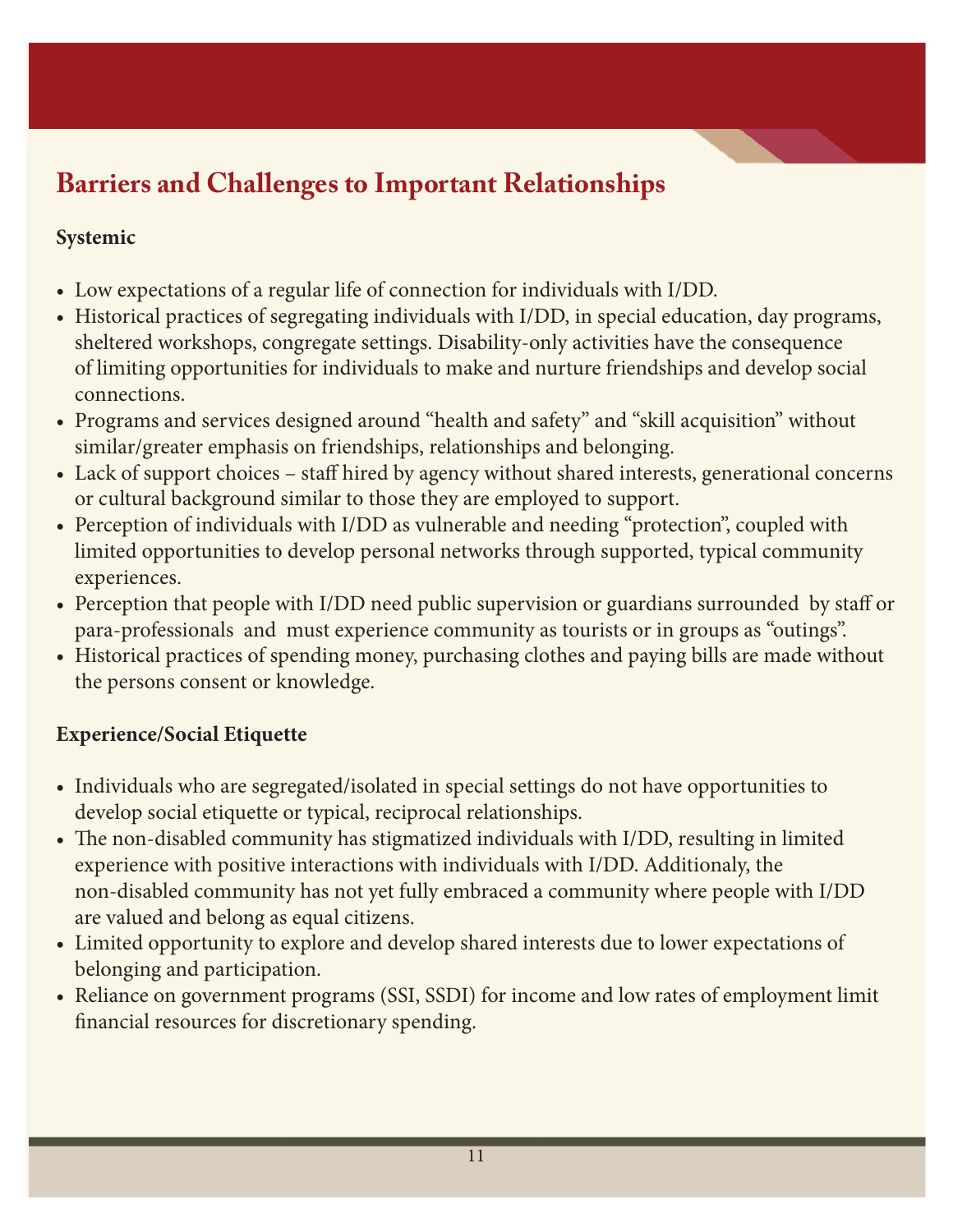#### **Access**

- Affordable housing is limited to those that are separated from the mainstream of community life.
- Lack of employment.
- Reliable, affordable, easy-to-use transportation is not always available. Public transportation is often limited, or non-existent in all but the largest metropolitan areas.
- Imposed poverty due to limited financial resources to truly engage in the community.
- Reliance on government programs (SSI, SSDI) for income and low rates of employment which limit financial resources for discretionary spending.
- Iob selection is limited due to income restraints.

### **Recommendations and Best Practices**

Recommendations are organized by stakeholder groups. Each stakeholder is invited to identify and work toward changes in the area where they can have the most impact. MDHHS and workgroups in the Behavioral Health and Developmetnal Disabilities Adminstration (BHDDA) can assist you to plan for and implement recommendations. Change in a single area will result in improvement. Efforts in multiple areas and will support a more robust change process and greater improvements in outcomes.

### **...CMHSP/PIHP**

- Provide guidance and training on person-centered planning processes exploring and expanding individuals' interests to deepen or develop meaningful relationships; and on using supports to establish and nurture friendships.
- Confirm framework for services and support that presumes that each of us lives our own life, under our own control but as part of interlocking and diverse communities of family, friends, colleagues, members and peers.
- Uphold new Home and Community-Based Services (HCBS) rule requiring service delivery in the most integrated setting possible and in the same degree/manner as individuals not receiving services.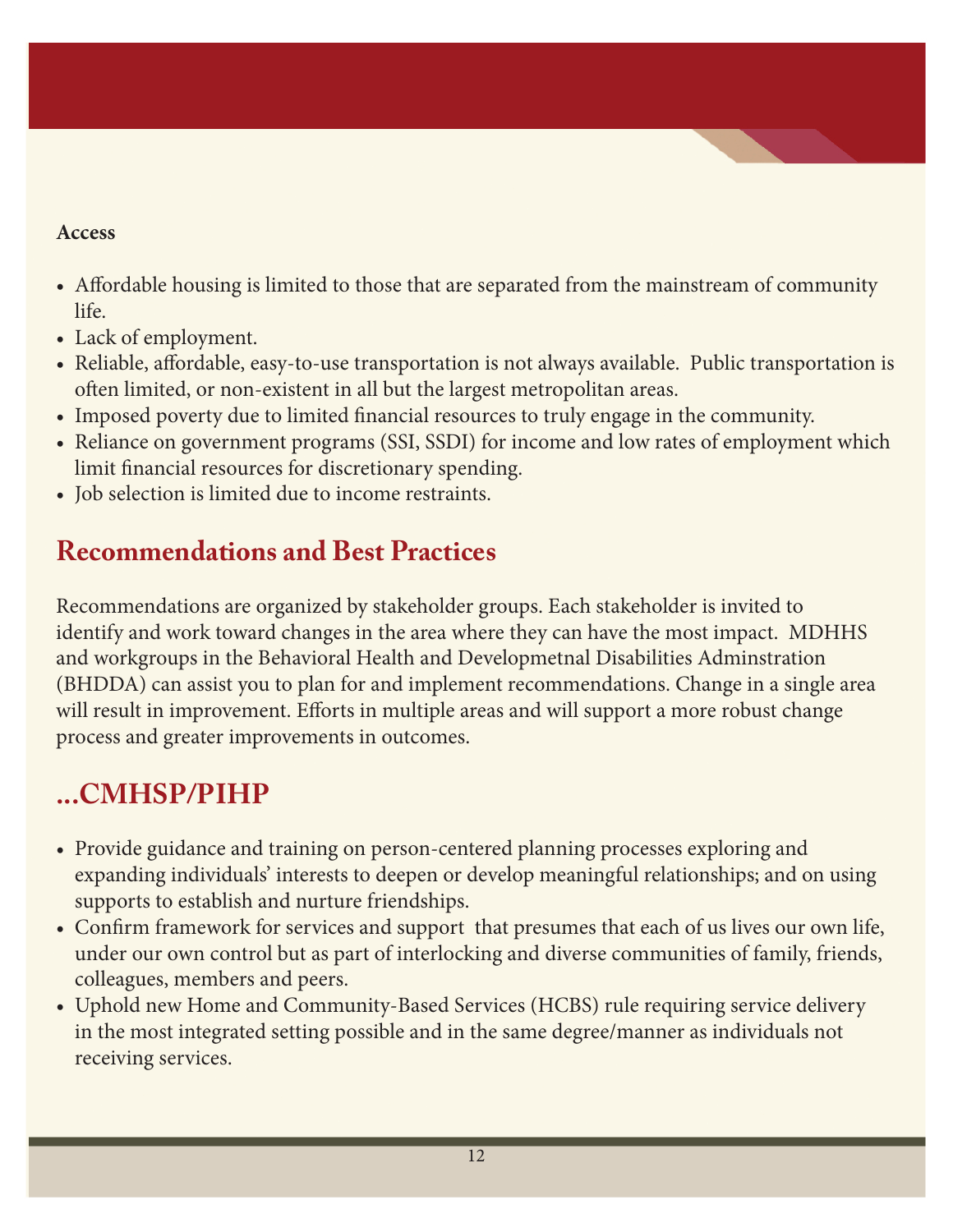- Include friendships, relationship development and community connectedness as expected priorities in training, planning and outcome measures. Provide concrete suggestions on how to meet and make friends, entertain family and friends, and locate community events.
- Promote and encourage the certification of peer mentors as a means to provide social support and enhance community inclusion and participation for individuals with I/DD.
- Address and minimize stigma, segregation and separateness of services and programs.
- Monitor service provision to ensure that community-based services are used to support (not isolate) friendships and community connections, and that paid services and staff do not replace friendships and community connections.
- Include the individual in the budgeting of their money to increase awareness of cost of living and explore possible choices in the community.
- Provide training and guidance to Supports Coordinators, Direct Support Staff and others on Relationship Mapping, Personal Network Facilitation, Circles of Support, and other tools that encourage and support establishment of relationships and personal and integrated social networks.
- Provide targeted training to Direct Support Staff to support individuals with I/DD to develop and nurture friendships and relationships.
- Engage in Asset Based Community Development and Home ownership (http://www.abcdinstitute.org/).
- • Expect, facilitate, encourage, and support self-determination.

### **...for Individuals with Disabilities**

- Expect a full life as active citizens based on a positive vision for a life typical of people without I/DD.
- Include the importance of your relationships in your plans by identifying ways to expand your community connections and relationship development based on your interests and aspirations.
- Seek support and assistance (if necessary) in finding/keeping a job during the person-centered planning process.
- Participate in self-advocacy and peer leadership, if interested.
- Use public transportation when available. Advocate for its existence and extended use.
- Honor the give and take of friendships -invite your friends to do things with you and keep in touch with people who are important to you.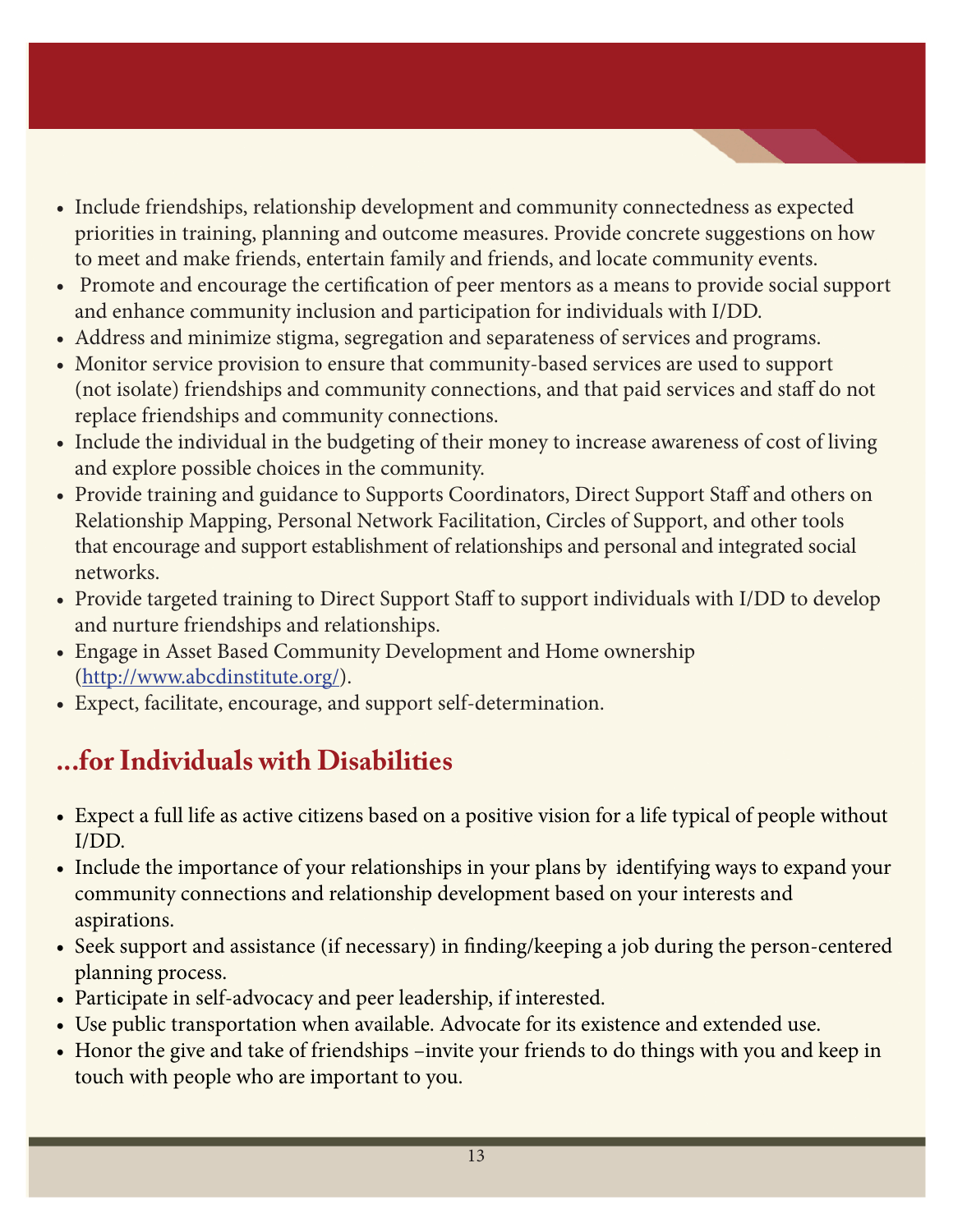### **...for Families**

- Encourage friendship and social activities from the earliest age, participating through inclusive education.
- Encourage employment and community citizenship for all family members with I/DD.
- Connect with other families of individuals with I/DD to explore current and future range of options for availible services and supports.
- Identify mentors and advocates from which to learn and model connectedness.
- Assure the individuals have numerous friends, family and allies (non-paid individuals) in their life.

### **...for State Policy Leaders**

- Promote policies with inclusive non-segregated foundations.
- Clearly identify natural supports (friendships/relationships) and community connections as priority outcomes of all communitybased services.
- Promote integrated, competitive employment as an outcome for all adults.
- Ensure that individuals with I/DD are supported to be active participants in decision making for social service programs in particular schools. Seek input of individuals with I/DD on boards, focus groups, and cascuses.
- Encourage full citizenship and civic engagement for all including accesible voting.

### **Are we making a difference?**

The final section identifies some additional resources to assist you in planning for improvement.

#### **Recommendations for measurement**:

- • Number of friends and family (unpaid individuals) present/participating in the individual's person-centered planning meeting and subsequent goals of friendship and community connection.
- MDHHS Demographic Indicator of Presence of Natural Supports.
- CMHSP/PIHP to report the number of individuals who hire and employ their own staff to assist in developing community connections.